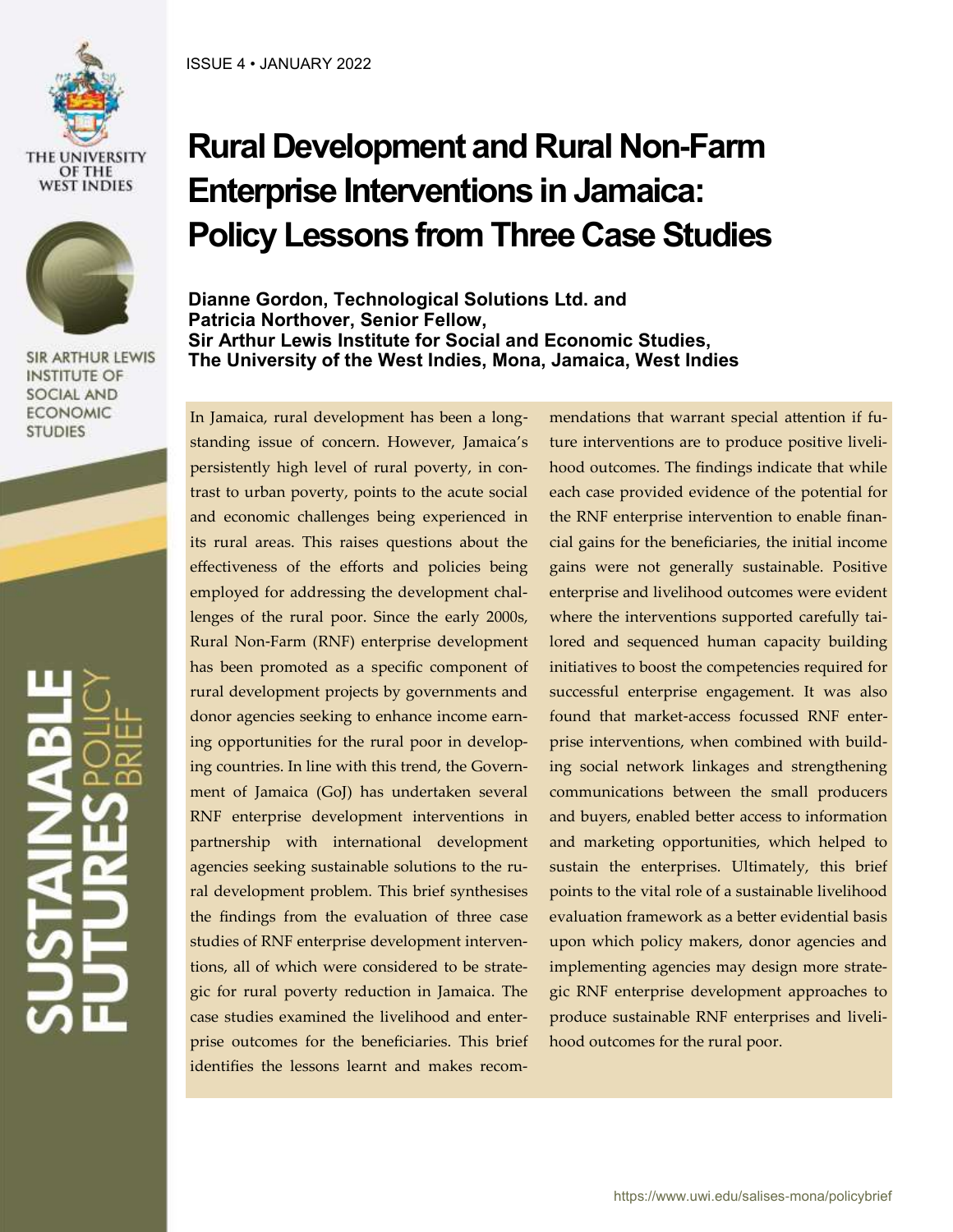### **1. Background - Jamaica's Rural Development Dilemma**

In Jamaica, rural development has been a long-standing issue of concern given its historical roots in the plantation economy system and the underlying negative structural factors<sup>1</sup> that have engendered a contradictory process of rural change in Jamaica (Weis 2001). Rural development has been defined by Gomes (1985, xii) as "a systematic process in which the control and productive use of resources and opportunities are directed to material and qualitative improvements of standards of living by rural households." The state of rural underdevelopment and rural poverty in Jamaica was highlighted at the regional and international level from as early as the 1960s.<sup>2</sup> Nearly six decades since independence in 1962, promoting growth and economic development in rural Jamaica still remains a challenge. Jamaica is a small island developing state with a population of 2.8 million, of which approximately 44% reside in rural areas (STATIN 2017). Data from the Jamaica Survey of Living Conditions (JSLC) indicate that the national poverty rate<sup>3</sup> trended upwards from 12.3% in 2008 to 19.3% in 2017, with poverty being consistently higher in the rural areas (STATIN 2017). Over the period 2010-2017, more than 20% of Jamaica's rural population lived in poverty, with the rate trending as high as 31.1% in 2013 (Figure 1).

Those identified among the poorest rural dwellers in Jamaica include agricultural and fishery workers, small producers and entrepreneurs, youth and women with multiple disadvantages including low educational attainment, limited job prospects, poor purchasing power, limited access to social services, poor infrastructure and amenities, seasonality of employment, limited access to capital and credit, and vulnerability to environmental and economic shocks (PIOJ 2009, 2015a, 2017). The prevalence of rural poverty not only points to the acute social and economic challenges that rural persons continue to face, but it also

raises questions about the effectiveness of the policies and interventions that have been employed for addressing the development challenges of our rural poor.

In its Vision 2030 Jamaica-National Development Plan (PIOJ 2015b), the GoJ outlined an ambitious development agenda with four national goals: Goal 1 - Jamaicans are empowered to achieve their fullest potential; Goal 2 - The Jamaican society is secure, cohesive and just; Goal 3 - Ja-



maica's economy is prosperous; and Goal 4 - Jamaica has a healthy natural environment. This agenda has targeted the eradication of poverty by 2030 and highlighted sustained and inclusive growth as priorities. It has recognised the critical role that rural development must play and the need to address the problems of rural poverty and underdevelopment. Since the crafting of the Vision 2030 Plan, the COVID-19 Pandemic has introduced a new dynamic to the rural development dilemma in Jamaica, exposing existing vulnerabilities and creating new ones<sup>4</sup>, which if not addressed in the short term, have the potential to turn

<sup>4</sup>The social distancing restrictions and lockdown measures in Jamaica's rural areas not only disrupted social activity and strained the available health, social and administrative services, but also interrupted supply chains, slowed production and sales and exposed the poor digital connectedness that impedes rural access to remote learning and business support platforms.

<sup>1</sup>The Jamaican political economist, George Beckford, in his 1972 classic, *Persistent Poverty,* highlighted the dominating influence of the economic, social and political/institutional structures supporting the production and marketing of plantation crops that limited the accessibility of critical resources, infrastructure and amenities to the rural peasant poor in plantation economies across the Third World.

<sup>&</sup>lt;sup>2</sup> Rural development was the subject of a 1964 United Nations Educational, Scientific and Cultural Organization (UNESCO) report Rural Development in Jamaica as well as the Report of the Caribbean Regional Workshop on Integrated Rural Development held in Jamaica in October 1969 and sponsored by the UNECLAC Caribbean Regional Office.

<sup>&</sup>lt;sup>3</sup>The Planning Institute of Jamaica (PIOJ) measures poverty in absolute terms using a consumption-based method. The PIOJ's poverty measurement is based on calculating a food poverty line that is the monetary value of the minimum food basket and expenditures on basic non-food items required to fulfil a low-income family's basic needs (PIOJ 2017). The most recent poverty line was estimated to be J\$143,687 in 2012.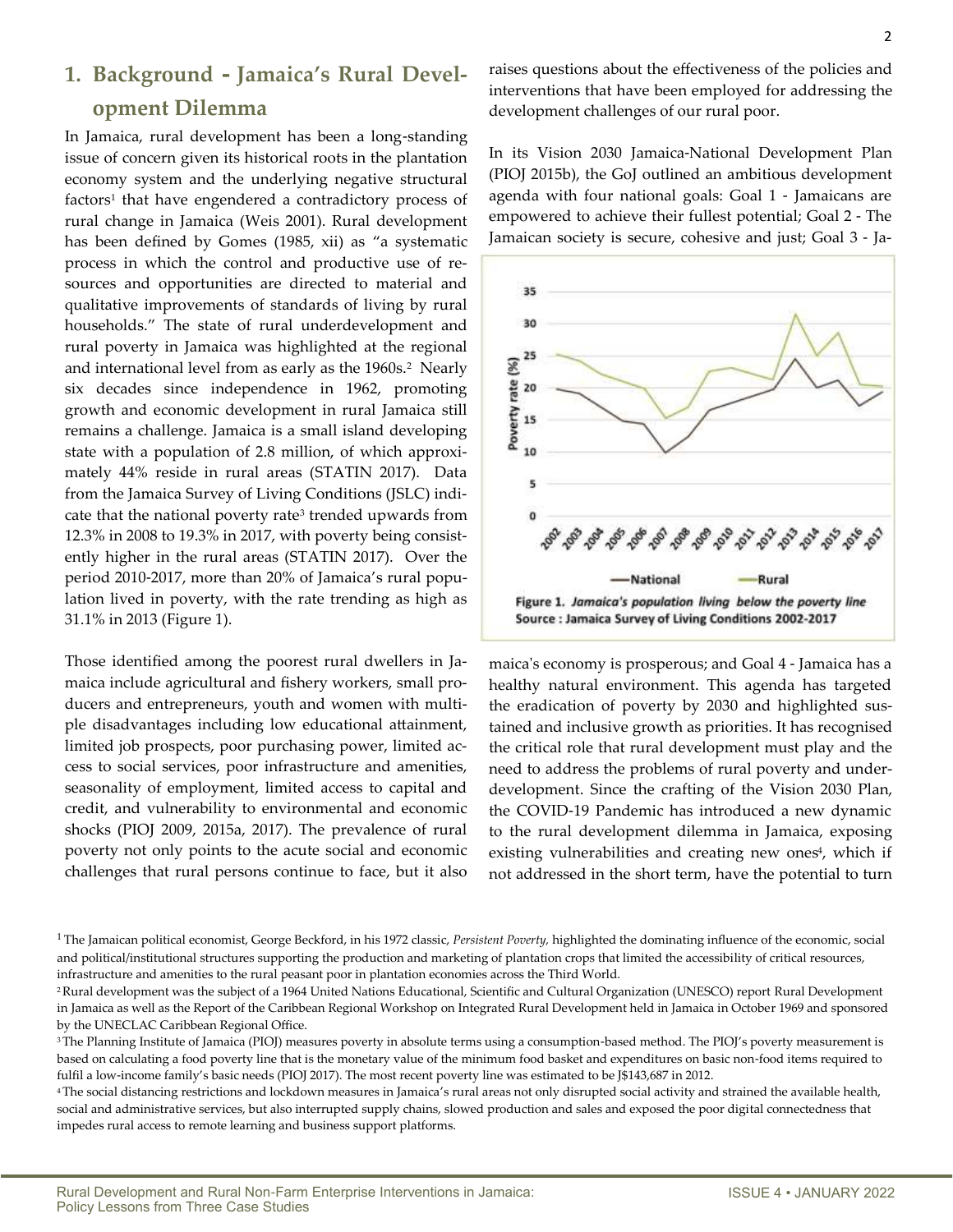the impacts of a systemic shock into a more permanent phenomenon of enduring absolute poverty and deep inequality (World Bank 2020). According to the World Bank's Macro Poverty Outlook 2020 for Jamaica, the national poverty rate was projected to rise by 4 percentage points from 19% in 2019 to 23% in 2020, thus placing Jamaica's prospects for sustained, inclusive rural development even further out of reach (World Bank 2021). Hence, our policy makers are now doubly challenged to devise policies and strategies with key elements for rural structural transformation, capacity development and resilience building as well as seek innovative solutions that can withstand the test of new shocks.

### **2. Making the Case for RNF Enterprise Policy and Strategies in Jamaica**

Jamaica's rural development policies have traditionally targeted the agricultural sector as the main driver for achieving rural economic improvement. While acknowledging agriculture's important contribution to rural incomes, employment and food security, and its strong backward and forward linkages with the rest of the economy, there is a growing recognition by development scholars and practitioners of the role of the rural non-farm economy (RNFE) as a significant source of economic diversification and livelihood enhancement (Reardon, Berdegué and Escobar 2001). The RNFE is defined as "all those income-generating economic activities including income in-kind, that are not agricultural but located in rural areas" (Davis and Bezemer 2003, 5). A detailed exploration of the dynamics and role of the RNFE in developing countries by Reardon (2007) indicated that the RNFE accounted for 30% of rural employment in Latin America. The analysis of data from the STATIN 2009 Labour Force Survey showed that more than 60% of Jamaica's rural labour force was engaged as skilled and unskilled wage labour in the service, manufacturing, construction, transportation, finance, hospitality and mining sectors, and selfemployed in micro-enterprises involving retail, craft, heritage and agro-processing (Gordon 2018). This RNFE, in Jamaica, is the other "rural reality" in which a significant portion of Jamaica's rural population is engaged, and according to some studies, it has the potential to provide a path out of poverty for rural persons (Sherraden 1991; Boshara, Friedman, and Anderson 1997).

Since the early 2000s, RNF enterprise development has been promoted as a specific component of rural development interventions by international development agencies and governments seeking to expand and diversify income -earning and self-employment opportunities for the rural poor (IFAD 2003; Nagler and Naudé 2014). RNF enterprises are typically small, informal enterprises engaged in the production of basic non-primary consumer goods and services such as agribusiness, trade and retail, tourism, rural industrialisation, construction and mining in rural areas (Nagler and Naudé 2014, 2-3). Promoting the RNFE may in fact align well with one of the strategic priorities of the GoJ's Vision 2030 Long-Term Development Plan, namely, the development of the capabilities of micro-, small- and medium-sized enterprises (PIOJ 2009). The government has furthermore sought to support these enterprises to realise their potential to contribute to economic growth and innovation, as well as reduce the constraints to their development. This support has been concretely expressed in the development of a comprehensive Micro Small and Medium Enterprise (MSME) Policy<sup>5</sup> that seeks to address the issues that have traditionally affected MSMEs locally and nationally.

In rural Jamaica, RNF micro-enterprise activity has emerged within a historical, economic, socio-political, and spatial/environmental context that presents a range of challenges and constraints to their growth and survival. These constraints include limited skills, educational attainment and entrepreneurial capabilities, limited access to business development services and formal finance, combined with underdeveloped technology, information, communication and transportation infrastructure and distribution channels, plus environmental vulnerability (Petrin 1994; Peterson and Simms 2012; Dunn, Waller and Northover 2013; Gordon 2018). The effectiveness of interventions seeking to support micro-enterprise development and growth among Jamaica's rural poor hinges on the extent to which the interventions address these constraints. Over the last two decades, several RNF enterprise development interventions have been undertaken in Jamaica in partnership with international development agencies. Significant among these were: the USAID/ Jamaica Business Recovery Programme (JBRP) Technical Assistance and Grants for reconstruction activities to eligi-

<sup>5</sup>See Jamaica's *Micro, Small and Medium-sized Enterprise (MSME) and Entrepreneurship Policy* (MIIC 2013) which defines micro-enterprises as those with fewer than 5 employees with total annual sales not exceeding J\$10 million. Small enterprises are defined as having 6-20 employees and a total annual turnover of J\$10-\$50 million, while medium-sized enterprises have 21-50 employees with an annual turnover of J\$51-\$150 million.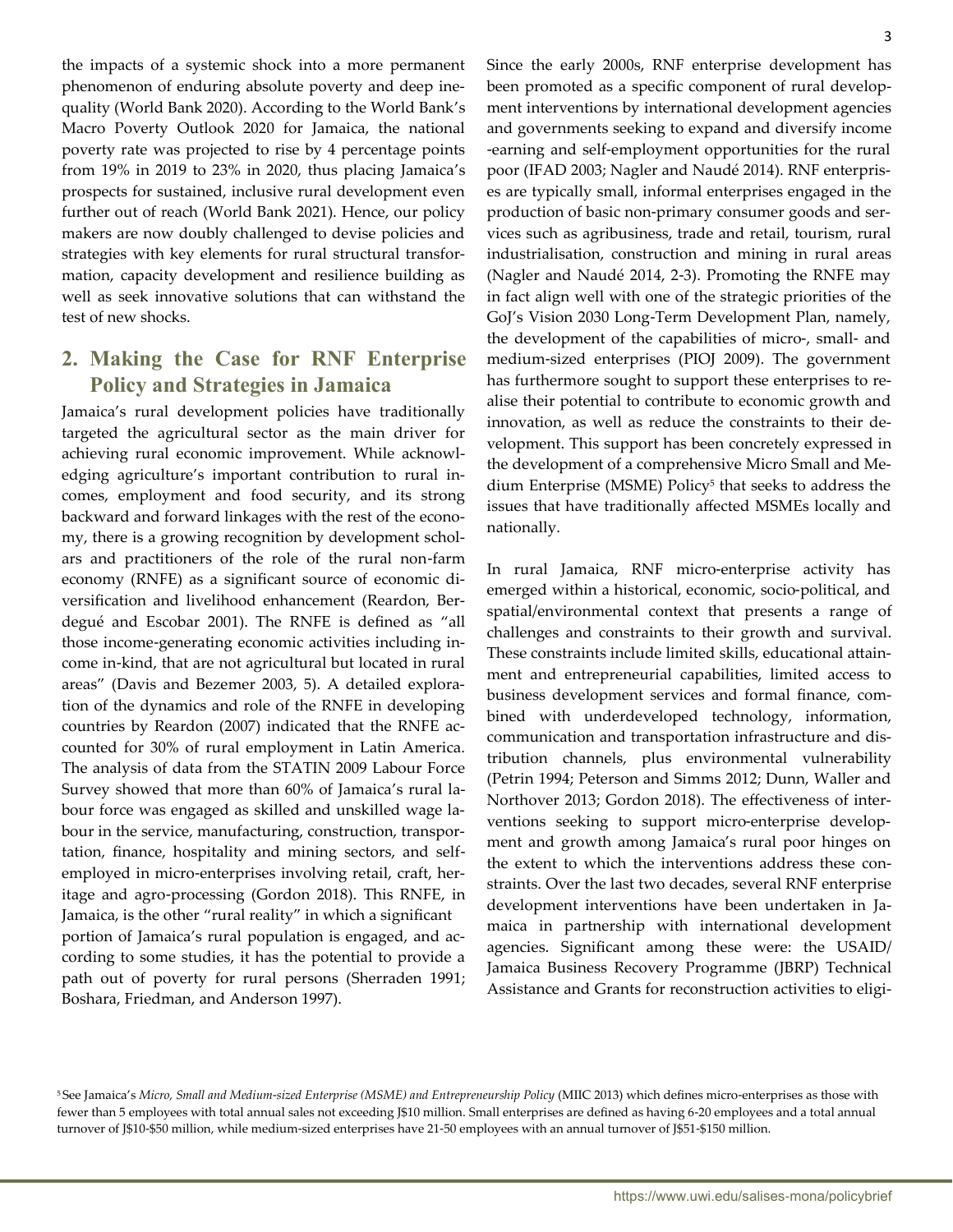ble small and medium enterprises<sup>6</sup>; the World Bank funded Rural Enterprise Development Initiative (REDI) supporting small-scale rural farm and non-farm enterprises by expanding marketing channels for their products<sup>7</sup>; the European Union Banana Support Programme (EUBSP)<sup>8</sup>; the Enterprise Start-up component of the European Union/GoJ Sugar Area Economic Diversification<sup>9</sup> Programme, and the IDB/GoJ Productive Integration of Micro -enterprise in Jamaica (PIMJ) Project aimed at improving the competitiveness and profitability of remote smallscale rural agro-processing enterprises.<sup>10</sup> In addition, there have been multiple community-based RNF enterprise projects supported through various combinations of public/international agency/private sector partnerships.

### **3. The Need for Evidence-Based RNF Enterprise Policy and Action Plans**

In this policy brief, we raise the concern that RNF enterprise policies, strategies and interventions need to take into account sound research evidence and lessons learnt about the effectiveness of prior interventions (Sutcliffe and Court 2005). On the journey towards achieving rural development goals, evidence-based policy and development interventions informed by rigorously established methodologies are critical resources for ensuring more desirable outcomes and effective allocation of scarce resources. In 2019, the GoJ became a signatory to the IDBfunded CARICOM Results Based Management (RBM) System<sup>11</sup>, committing to the implementation of a National RBM policy and acknowledging the value of adopting results-oriented policies and programmes. This implies an acknowledgement of the importance of developing policies, strategies and interventions being informed by *sound evidence.*

Evidence-based policies and practices are especially important for driving interventions whose effectiveness is highly dependent on context and on the implementation modalities employed for delivering the outputs. Rural micro-enterprise policy in the complex social contexts found in rural Jamaica should be based on evidence that emerges from evaluations that address not only the achievement of targeted final outcomes, but also the effectiveness of the interventions' interacting components, or approaches, in terms of how these shape livelihood outcomes for the intended beneficiaries. That is, how well do RNF enterprise interventions enable the delivery of the five critical capital assets (human, social, physical, financial and natural) necessary for livelihood enhancement, resilience and enterprise sustainability? Certainly, in supporting and designing evidence-based policies and strategies for RNF enterprise interventions, policy makers and donors should seek answers to the questions in Table 1 below.

The next section discusses the specific RNF enterprise interventions, the development effectiveness of which has been assessed using a robust methodology that provided answers to these questions.

<sup>6</sup>The JBRP emerged from a Hurricane Ivan Business and Agriculture Recovery Programme funded by USAID, and implemented by Development Alternatives, Inc/Fintrac and the Jamaica Exporters' Association (JEA) over the period December 2004 to January 2006. One component of the programme involved grants and technical assistance to agricultural and craft micro-enterprises to help to re-establish the businesses (DAI 2006).

<sup>7</sup>In 2009, the World Bank provided a US\$15 million loan to the GoJ to establish REDI, which aims to improve the lives of Jamaica's rural poor through various methods of economic stimulation, job creation and mobilisation in the agricultural and tourism sectors. Six RNF enterprises were supported under this initiative.

<sup>8</sup>The Jamaican Ministry of Agriculture's 2007 Report on the EU Banana Support Programme noted that the last phase of the programme focused on economic diversification via a grant in the sum of €1.9 million to finance projects which could support alternative livelihoods in the communities affected by the fallout in the banana industry.

<sup>9</sup>The Economic Diversification Programme was a component of the Jamaica Accompanying Measures for Sugar (AMS) for supporting the GoJ in its implementation of the Jamaica Country Strategy for the Adaptation of the Sugar Industry. The programme which began in 2009, provided approximately J\$800 million in small grants to displaced sugar workers to establish farm and non-farm enterprises in the Monymusk, Bernard Lodge, Frome, Long Pond/Hampden and St. Thomas Sugar Company sugar-dependent areas.

<sup>&</sup>lt;sup>10</sup> The PIMJ's main goal was to contribute to the competitiveness of micro-enterprises in Jamaica by strengthening opportunities for microentrepreneurs to take advantage of natural market linkages between agriculture and tourism. The project targeted the craft and agro-processing sectors deemed to have the greatest potential for growth with opportunities to produce culturally linked products for local and export markets. The PIMJ was launched in 2006 with a technical cooperation grant of US\$410,000 from the IDB and a matching sum of US\$331,000 from the JBDC (JBDC 2010). <sup>11</sup> In 2012, CARICOM began work to establish a Results Based Management (RBM) System to enable a more results-oriented culture within its Secretar-

iat, regional institutions and individual member states. Member states signed on to a MOU in 2019, committing to support the implementation of the RBM system and the development of national RBM policies. In January 2021, CARICOM, in collaboration with the Independent Evaluation Group (IEG) of the World Bank, officially launched the CARICOM RBM System.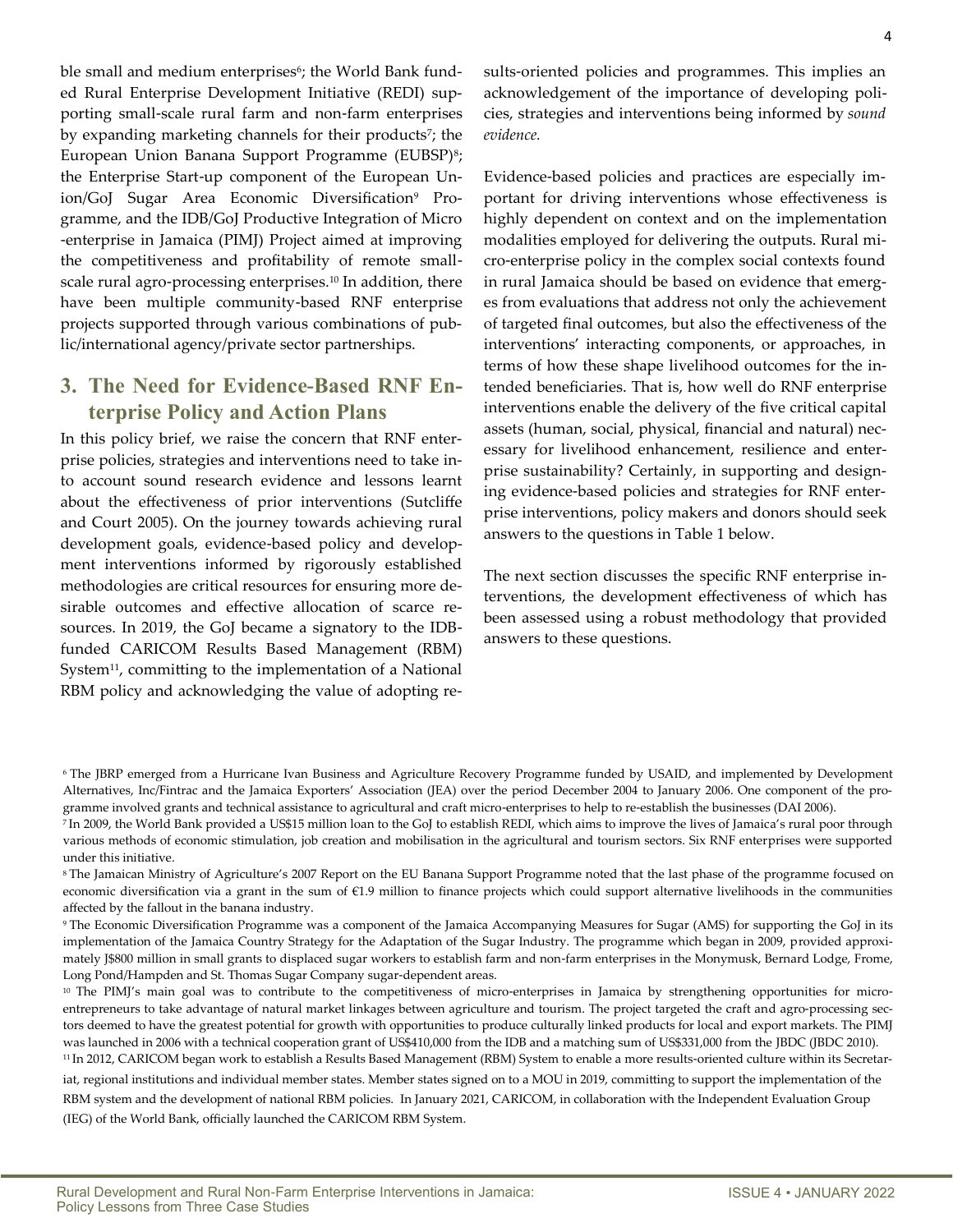| <b>LIVELIHOOD ASSETS TO BE</b><br><b>ASSESSED</b>                                           | <b>RELEVANT VARIABLES</b>                                                                                                                  |              | QUESTIONS TO BE ANSWERED REGARDING LIVELIHOOD OUTCOMES                                                                                                                    |
|---------------------------------------------------------------------------------------------|--------------------------------------------------------------------------------------------------------------------------------------------|--------------|---------------------------------------------------------------------------------------------------------------------------------------------------------------------------|
| <b>HUMAN CAPITAL</b>                                                                        | -Education<br>-Technical skills<br>-Vocational skills<br>-Business skills                                                                  | ✓            | Have participants acquired education, training or<br>skills which put them in a stronger position to grow<br>their enterprises and pursue other livelihood<br>strategies? |
| <b>PHYSICAL CAPITAL</b>                                                                     | -Ownership and access to real property,<br>tools, equipment and productive assets                                                          | ✓            | Are persons materially better off with better access to<br>the equipment and tools required to improve their<br>productivity?                                             |
| <b>FINANCIAL CAPITAL</b>                                                                    | -Earnings<br>-Savings,<br>-Access to credit<br>-Investment                                                                                 |              | Are persons better off financially and/or able to save<br>and access the finances needed for sustaining the<br>enterprises?                                               |
| <b>SOCIAL CAPITAL</b>                                                                       | -Membership, support and relations of<br>trust in term of linkages, affiliations and<br>networks developed                                 | ✓            | Are persons in a stronger position to lobby, negotiate<br>and access resources through improved network<br>linkages?                                                      |
| <b>NATURAL CAPITAL</b>                                                                      | -Access to Natural Resources                                                                                                               | ✓            | Do persons have better access to and control over<br>natural resources?                                                                                                   |
| <b>RESILIENCE</b><br>(as a composite, synthetic<br>characteristic of the capital<br>assets) | -Reduced vulnerability, economic and<br>psychological security<br>(or as a composite of access to and<br>ownership of livelihood capitals) | $\checkmark$ | Are persons better able to cope with economic and<br>environmental shocks?                                                                                                |

Table 1: Summary of livelihood assets and related questions to be answered when assessing the effectiveness of RNF enterprise interventions

### **4. Methodology: The Assessment of Development Effectiveness**

A multiple case study method (Yin 1981) was designed to provide rich descriptive data that was useful for: *a)* identifying and explaining a range of textured outcomes indicative of livelihood and enterprise sustainability as well as *b)* providing important insights about the effectiveness of the implementation modalities for enabling livelihood and enterprise outcomes for the beneficiaries. The traditional approach to the assessment of development effectiveness is through systematic reviews using monitoring and evaluation frameworks to assess project management and organisational performance for cost effectiveness and efficiency and to assess impacts in terms of achievement of planned objectives after five years (Kindornay and Morton 2009). At the core of the case studies was a conceptualisation of development as the sustained improvement in the livelihoods of individuals *due to improved capabilities and access to livelihood assets* (Chambers 1983; Sen 1993; Scoones 1998; Bebbington 1999). This perspective of development therefore necessitated an evaluation of development effectiveness that focussed on livelihood outcomes for the intended beneficiaries, and this in turn required an additional lens for assessing effectiveness and development outcomes for the rural beneficiaries, especially given the complex context in which microenterprise activity is pursued in rural Jamaica.

The Sustainable Livelihoods Framework introduced by Chambers and Conway (1992) highlights the importance of *a*) the forms of capital assets that people can draw on to pursue livelihood activities (human, social, physical, financial and natural), *b*) the opportunities and constraints arising from institutional structures and their approaches (e.g., RNF enterprises interventions, their modalities/approaches and the support they provide), *c*) the context within which people pursue their livelihoods and *d*) their vulnerabilities, in shaping livelihood outcomes for the rural poor (see Figure 2).

It is these core premises and associated theoretical concepts together with an implicit theory of change underpinning RNF enterprise development interventions that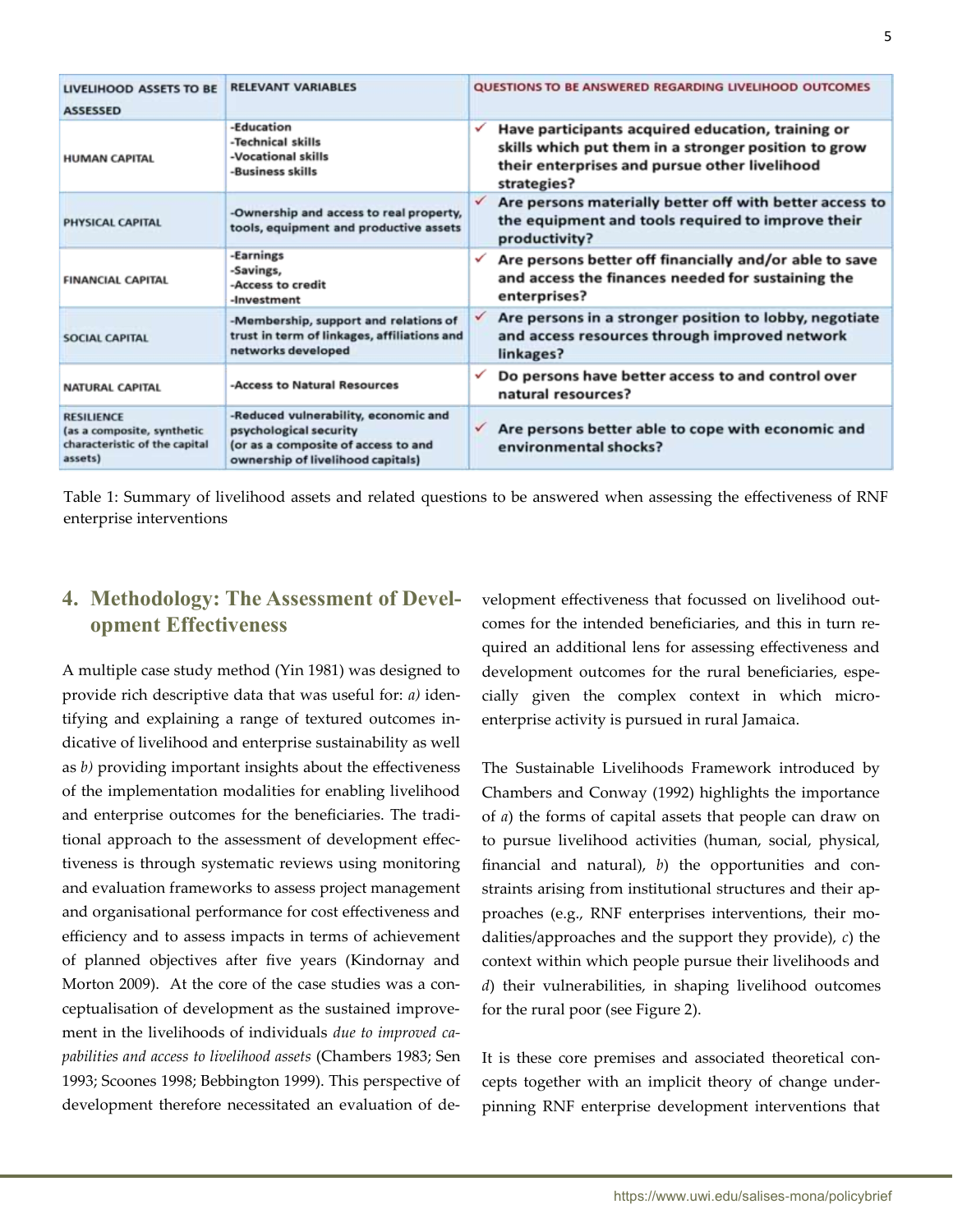

**Figure 2:** *The Sustainable Livelihoods Framework* Source: DFID Sustainable Livelihoods Guidance Sheets, Section 2.1

informed the conceptual framework that guided the assessment of development effectiveness in the case studies. The studies therefore examined whether the intervention's outputs enabled improved capabilities and access to critical livelihood assets, whether positive changes were being manifested and whether those changes resulted in the achievement of sustainable enterprises and livelihoods. The main research questions for the case studies were:

- *I. What were the livelihood outcomes of RNF enterprise development interventions for the intended beneficiaries?*
- *II. How effective were these interventions in delivering the critical capital assets required for enabling sustainable enterprise growth and wealth creation among the rural poor?*
- *III. What were the key factors influencing the livelihood outcomes of these interventions and have these factors enabled or constrained the achievement of positive livelihood and enterprise outcomes?*
- *IV. What designs helped to provide pathways out of poverty for the rural poor engaged in RNF enterprise activities?*

The case study assessments were carried out over the period 2012-2017. For each case study, the first stage of the research involved an assessment of livelihood outcomes for the beneficiaries based on data acquired mainly by means of a livelihood questionnaire administered face-to-

face to the targeted beneficiaries. The mostly open-ended questions were designed to elicit the information on the status of key indicators representing the beneficiaries' access to and ownership of the different forms of human, physical, financial and social capital assets that contributed to more secure livelihoods and sustainable enterprises, before and after the intervention. Due to the relatively small numbers of direct beneficiaries involved, as is typical of local rural micro-enterprises, survey respondents were purposively selected to include all accessible direct beneficiaries from the available sample frames.

The second stage of the evaluation involved the use of elements of the OECD/DAC evaluation criteria for *relevance, effectiveness and impact* (OECD 2002) to assess the appropriateness of the RNF enterprise interventions' designs and approaches for mediating access to the livelihood assets deemed necessary for enabling and sustaining the beneficiaries' enterprises. The approach involved combining data from secondary sources, data from the livelihood surveys incorporating the voices of the beneficiaries and data from interviews with key informants from the relevant implementing agencies. This provided *an explanatory analysis of what worked and what did not work over the short to medium term, providing early signals of the sustainability of the enterprises and the livelihood*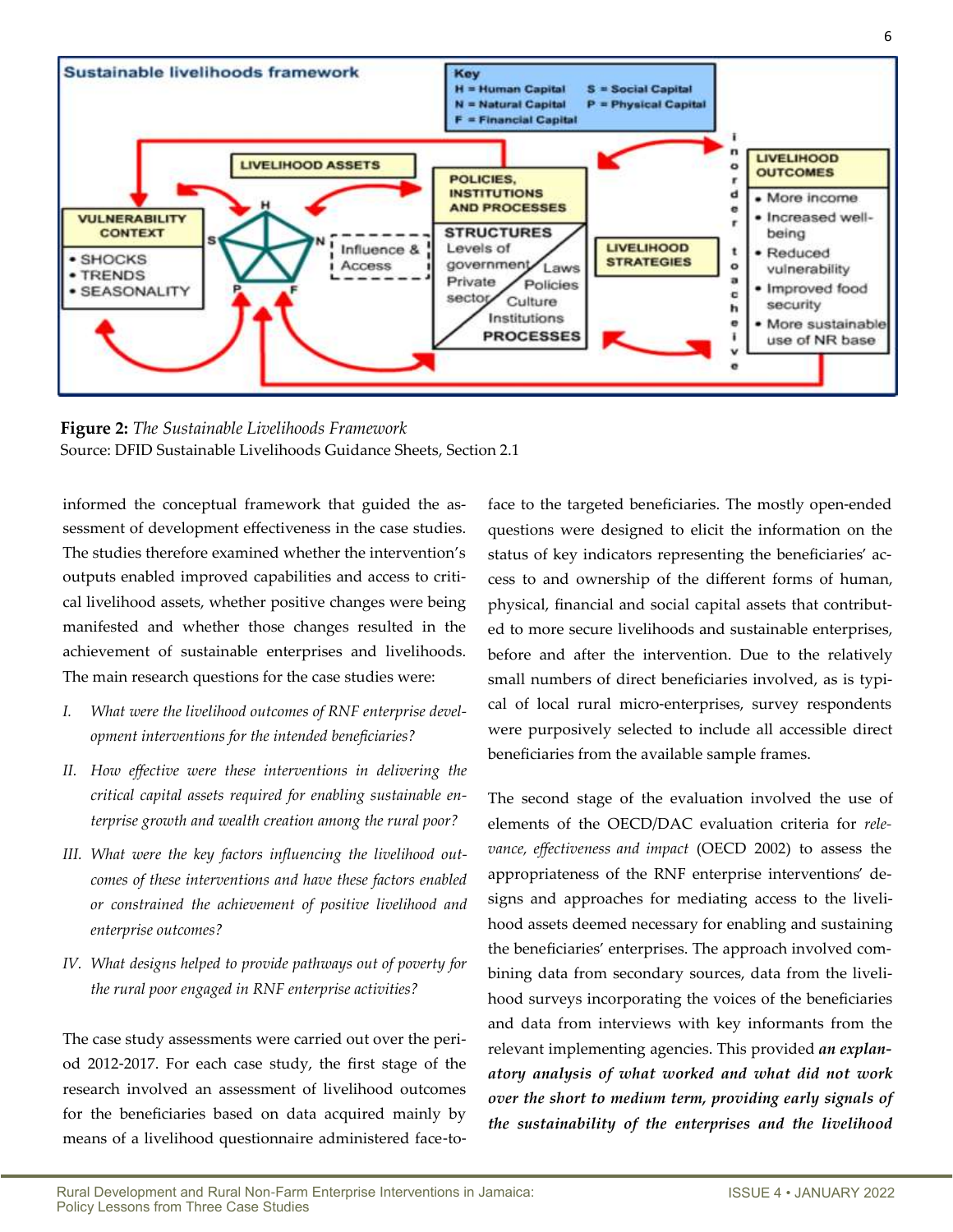*outcomes for the beneficiaries*, consistent with a critical realist approach to evaluation (Pawson 2002). The interventions, evidence and lessons from these assessments are presented in the following sections.

## **5. Summary of the Selected RNF Enterprise Development Interventions**

Based on the clusters of donor/GoJ-supported RNF enterprise interventions executed in Jamaica over the last two decades (2000-2020), three illustrative interventions were purposively selected due to an intrinsic interest in focussing on a few significant cases of GoJ/donor-supported RNF enterprise interventions that would: *a)* capture the diversity of RNF enterprise-based activities in which Jamaica's rural poor are engaged, *b)* provide details of the enterprise intervention mechanisms targeting the rural poor, and *c)* allow for an in depth assessment of the emergent enterprise and livelihood outcomes from which useful lessons for RNF enterprise intervention policy and strategy could be drawn.

The following interventions were selected for the case

#### **Box 1: Summary of the Cases**

*Case #1*. *The EU/GoJ RNF Enterprise Start-up Programme, 2010* - A sub-component of the European Union/ GoJ's **Economic Diversification Programme** in the rural parish of Clarendon within the Monymusk Sugar Dependent Area (SDA). The PIOJ (2009) classified most of the Monymusk SDA as having a high incidence of poverty, with between 21% and 30% of the households falling below the poverty line and facing a number of challenges including youth unemployment, low educational attainment (with less than 50% having completed high school) and job losses due to the 2009 layoffs of sugar workers following the loss of the EU sugar protocol and subsequent divestment of the Monymusk Sugar Factory.

This intervention which was managed by the Ministry of Agriculture and Fisheries' Sugar Transformation Unit was specifically intended to support the development of self-employment opportunities through the establishment of start-up micro-enterprises in the non-farm sector studies on the basis of the selection criteria — *scope and scale***,** *poverty profile of the beneficiaries***,** *currency and accessibility to the participants***:**

- *1. The EU/GoJ RNF Enterprise Start-up Programme in the Monymusk Sugar Dependent Area, 2010.*
- *2. The Treasure Beach Women's Group Benevolent Society Promotion and Training Project, 2011.*
- *3. Interventions in the Lime Tree Garden Peanut Processing Enterprise, 2008-2011.*

Box 1 below summarises the three interventions, their scope, objectives and the poverty context surrounding the enterprises and the beneficiaries. Each of these selected interventions was considered to be representative of the intervention model being employed in a wider national programme and strategic to rural poverty reduction efforts in Jamaica (*scope and scale*), located in a rural space where poverty is significant and where the need for positive livelihood outcomes was critical (*poverty profile*), was completed at least two years before the case study assessment (2012-2017) (*currency*), and provided reasonable accessibility to the beneficiaries.

as a means of providing alternative livelihood opportunities for the former sugar industry wage earners. It involved the disbursement of individual enterprise startup grants of J\$150,000-\$170,000 in the form of tools, equipment and building material for constructing the retail outlets, groceries and other basic supplies for stocking the shops as well as business training delivered through intermediaries. This intervention which took place over the period January to December 2010 targeted **30** ex-sugar workers who established mainly grocery shops/bars in their communities. Data for the case study was gathered between July and September 2012.

*Case #2. The Treasure Beach Women's Group Benevolent Society (TBWGBS) Promotion and Training Project, 2011 –* One of several initiatives implemented in Jamaica by the World Bank supported Rural Economic Development Initiative **(REDI). REDI** aims to promote smallscale rural farm and non-farm enterprises by expanding marketing channels for locally produced goods and services. The TBWGBS operates a commercial retail outlet, the Treasure Hunt Craft Shop, which sells craft and gift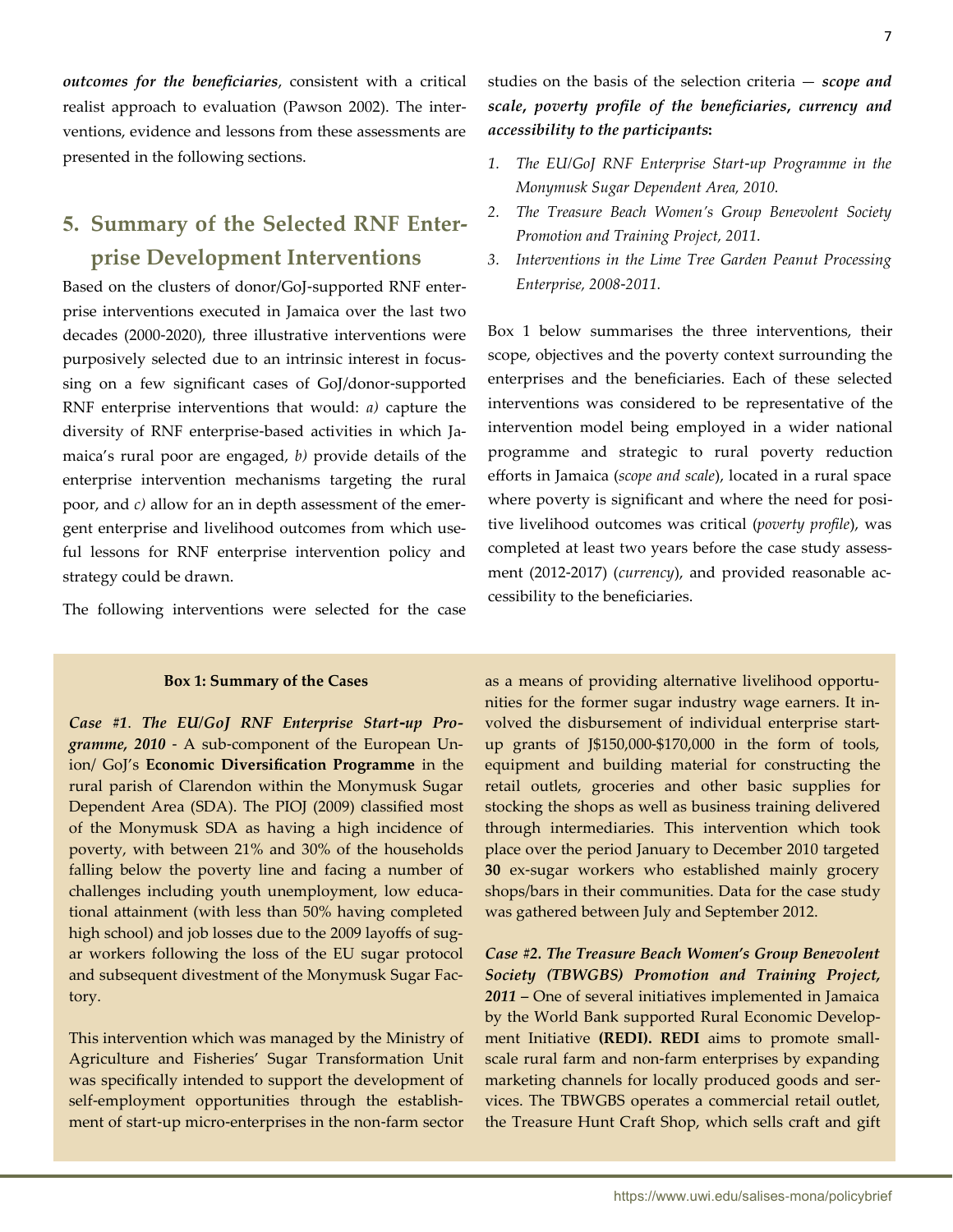items produced by rural women craft producers from the community. Treasure Beach is a small rural fishing and tourism-based community with a number of small hotels, cottages and restaurants and a population involved mainly in fishing, tourism, agriculture and craft production. The PIOJ's 2008 Poverty Indicators Mapping Report indicated that between 11.5% and 21.8% of Treasure Beach's population were below the poverty line with high levels of youth and female unemployment and low educational attainment. The craft shop and its smallscale craft producers suffered from low sales and the seasonal tourism markets and sought REDI's assistance to expand their markets, increase sales and diversify their products (JSIF 2013).

The intervention was co-financed through REDI's Business Support Grant of J\$1,470,500 (70%) with the remaining 30% (J\$650,000) provided by the TBWGBS. The intervention's components included the refurbishing and reorganisation of the craft shop's sales counter and display areas, the development of promotional material, support for participation in promotional events and a series of training workshops. These were delivered between January and December 2011. The intervention targeted **24** direct beneficiaries. Data gathering for the case study took place between June and November 2014.

C*ase #3. Interventions in the Lime Tree Garden Peanut Processing Enterprise in St. Ann, 2008-2011 -* The Peanut Processing Enterprise is a small-scale community-based agro-processing facility operated by **10** local persons. The processors faced many constraints including low

sales and limited management and marketing skills that hindered their efforts to sustain production. During 2008-2011, the peanut processing facility received enterprise development support through three programmes implemented simultaneously. At the time of the interventions, the peanut factory was the only enterprise producing value-added products and non-farm employment opportunities in the Lime Tree Garden farming community of 551 persons. The PIOJ's Mapping Poverty Report (PIOJ 2008) ranked Lime Tree Garden among the poorest rural communities in Jamaica with 46.9% of the population estimated to be living below the poverty line. The interventions involved: *a)* the Productive Integration of Micro-enterprise in Jamaica (PIMJ) Project executed by the Jamaica Business Development Corporation (JBDC) as part of a larger IADB/GoJ programme aimed at improving the competitiveness and profitability of remote small-scale rural agro-processing enterprises. The JBDC provided business development support in the form of product safety training, trademark registration, business plan development, packaging, labelling and marketing initiatives to improve market accessibility of the peanut-based products; *b)* the GoJ's Rural Agricultural Development Agency's technical advisory and extension services providing production and management advice; and *c)* Noranda Jamaica Bauxite Limited funding the maintenance and replacement of the processing plant's equipment and tools on an annual basis. Data for the analysis of livelihood and enterprise outcomes for the peanut processors was gathered between June and December 2015.

### **6. Main Findings**

The assessment of the development effectiveness of the RNF enterprise development interventions revealed several important findings. In general, the aggregate cross-case findings suggested that all three interventions enabled income gains for the beneficiaries, although to varying extents. The surveyed craft producers involved in the REDI Promotions and Training intervention in Treasure Beach reported post-intervention fortnightly incomes averaging J\$33,952, or 42.3% higher than before the intervention. The surveyed ex-sugar workers in Monymusk who received the EU/GoJ RNF enterprises start-up grants reported average fortnightly incomes having increased by 37% to J\$17,130.43. The Lime Tree Garden Peanut processors reported mean fortnightly incomes having increased

from J\$4,700 in the pre-intervention period to J\$6,700 after the intervention, an increase of 42%. Notwithstanding, the sustainability of the income gains for the start-ups and the agro-processors, in particular, was threatened by irregularity of earnings and limited savings and reinvestment in the enterprises. Importantly also, broader human, social and physical livelihood capital gains and enterprise growth were not equally enabled by the interventions.

Findings from the EU/GoJ RNF Enterprise Start-up intervention in the Monymusk sugar dependent area revealed a failure by the project managers to identify appropriate enterprise start-up opportunities for the ex-sugar wage earners with limited education and entrepreneurial experience. This resulted in the establishment of "survivalist" retail start-ups in districts with low market demand. The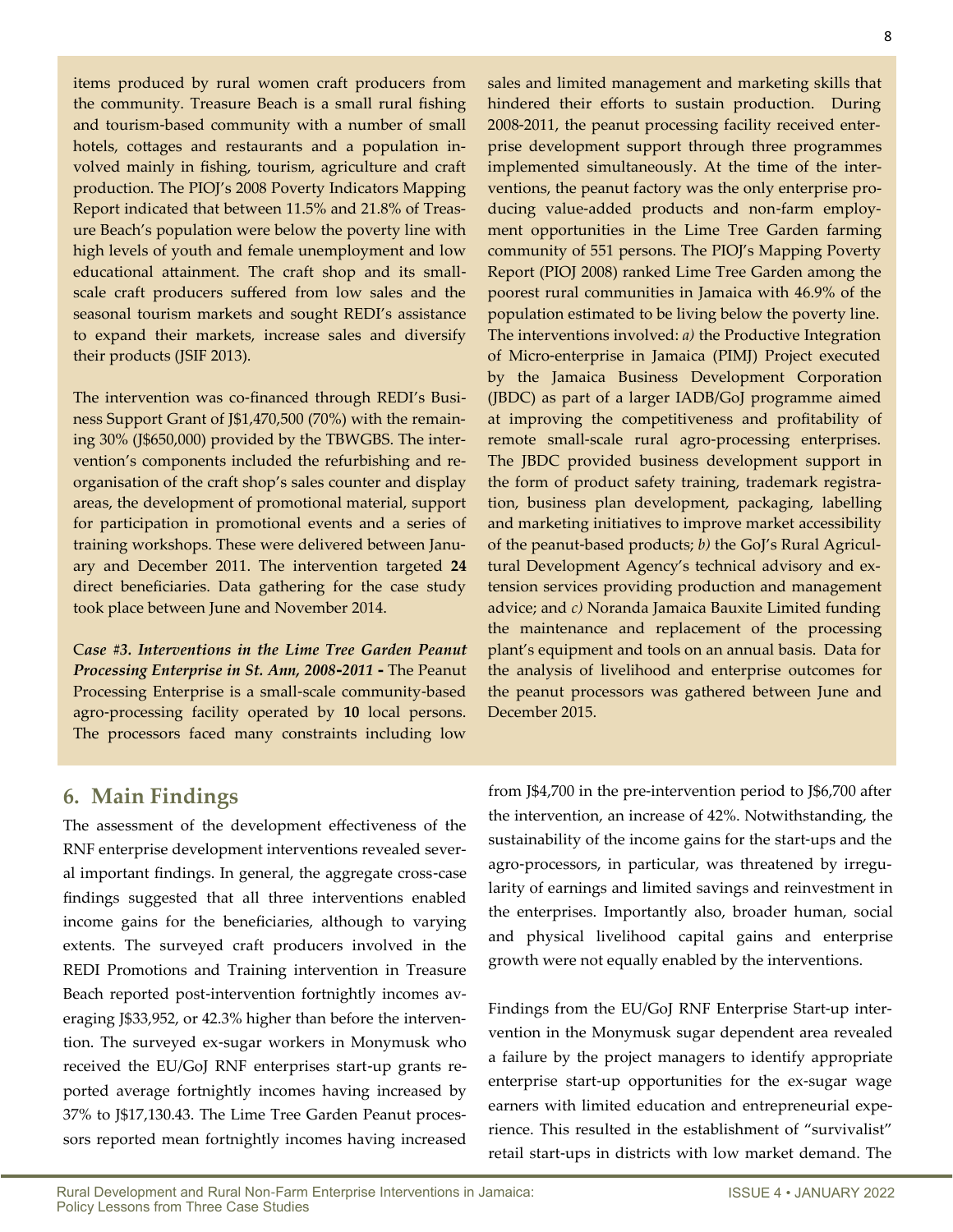9

intervention's key objective to enable potentially viable non-farm business opportunities for these beneficiaries was not achieved, with only 9 of the 23 beneficiaries interviewed with start-ups still in operation at the time of the investigation, partly due to the beneficiaries' limited entrepreneurial skills and the executing agency's internal capacity constraints. Gender-related outcomes were also evident in this case study with female ex-sugar workers having higher start-up survival rates and investing more time in the home-based enterprises than the males who devoted more time to farming.

The beneficiaries of the EU/GoJ RNF Enterprise Start-up intervention in Monymusk and the GoJ/IDB PIMJ interventions in the Lime Tree Garden Peanut Processing Enterprise demonstrated limited uptake of the training delivered mainly due to a misalignment between the training initiatives and the beneficiaries' educational attainment, capabilities and training needs. Assessment of the EU/GoJ RNF Enterprise Start-up intervention revealed a narrow focus by the intervention on the delivery of physical capital inputs to establish the retail outlets with 19 of the 21 beneficiaries interviewed having scant recall of the content of training received. The assessment of GoJ/IDB PIMJ intervention in the peanut processing enterprise revealed a heavy focus on market accessibility initiatives and found that despite all 10 peanut processors' having participated in multiple training modules provided by the intervention, their most glaring deficiencies i.e., inadequate business management and marketing skills, persisted. Incoherent project design, short training delivery timelines and narrow focus reduced the effectiveness of the training intended to build the beneficiaries' capacities to manage and grow their enterprises, hindering the development effectiveness of these two interventions.

In contrast, the Treasure Beach craft producers involved in REDI's Treasure Beach Women's Promotion and Training intervention reported improved livelihood and enterprise outcomes on several fronts. The market access intervention model employed by REDI involved systematic preproject engagement with the craft enterprise and its craft producers. Pre-project activities carried out by REDI included detailed needs and capacity assessments which informed a coherent intervention design geared to addressing the craft enterprise and producers' multiple constraints, namely limited skills, poor social network linkages and limited market access. This REDI intervention not only improved the operations and sales of the enterprise, but effectively enhanced the capacities and knowledge of the craft producers through a series of workshops which exposed them to new skills, tools and practices. Importantly, the involvement of the Treasure Beach Women craft producers in the on-going workshops hosted by the operators of the craft shop led to strengthened social network linkages, greater access to market information and opportunities for collective marketing. This led to increased output and annual sales for the small craft enterprise from J\$173,410 in 2010 to J\$1,005,470 by the end of 2014, a substantial 580% increase. Many of the craft producers reported strengthened relationships of trust with the craft shop operators and increased awareness of marketing opportunities. These results support the contention that strengthened social network linkages provide a competitive advantage for groups or individuals in the pursuit of their livelihood activities (Burt 2000). Across all cases, however, the livelihood assets gained by the beneficiaries *were not sufficient* to lift them all out of poverty. <sup>12</sup> In particular, income gains described at the beginning of this section were insufficient to provide for beneficiaries beyond their basic needs, constraining their ability to grow the enterprises and reduce their vulnerability.

### **7. Key Lessons and Policy Recommendations**

Some important lessons have emerged from the experiences and livelihood outcomes of the beneficiaries from the case studies. These lessons and suggested policy measures are intended to guide policy makers, donor agencies and local executing agencies in their efforts to assist the rural poor to find viable pathways out of poverty through their engagement in sustainable and adequately remunerative micro-enterprise activities. Pertinent general lessons learnt from these cases and relevant policy recommendations for government action follow.

<sup>12</sup> In reference to the PIOJ's National Poverty Line estimated at J\$143,687 in 2012.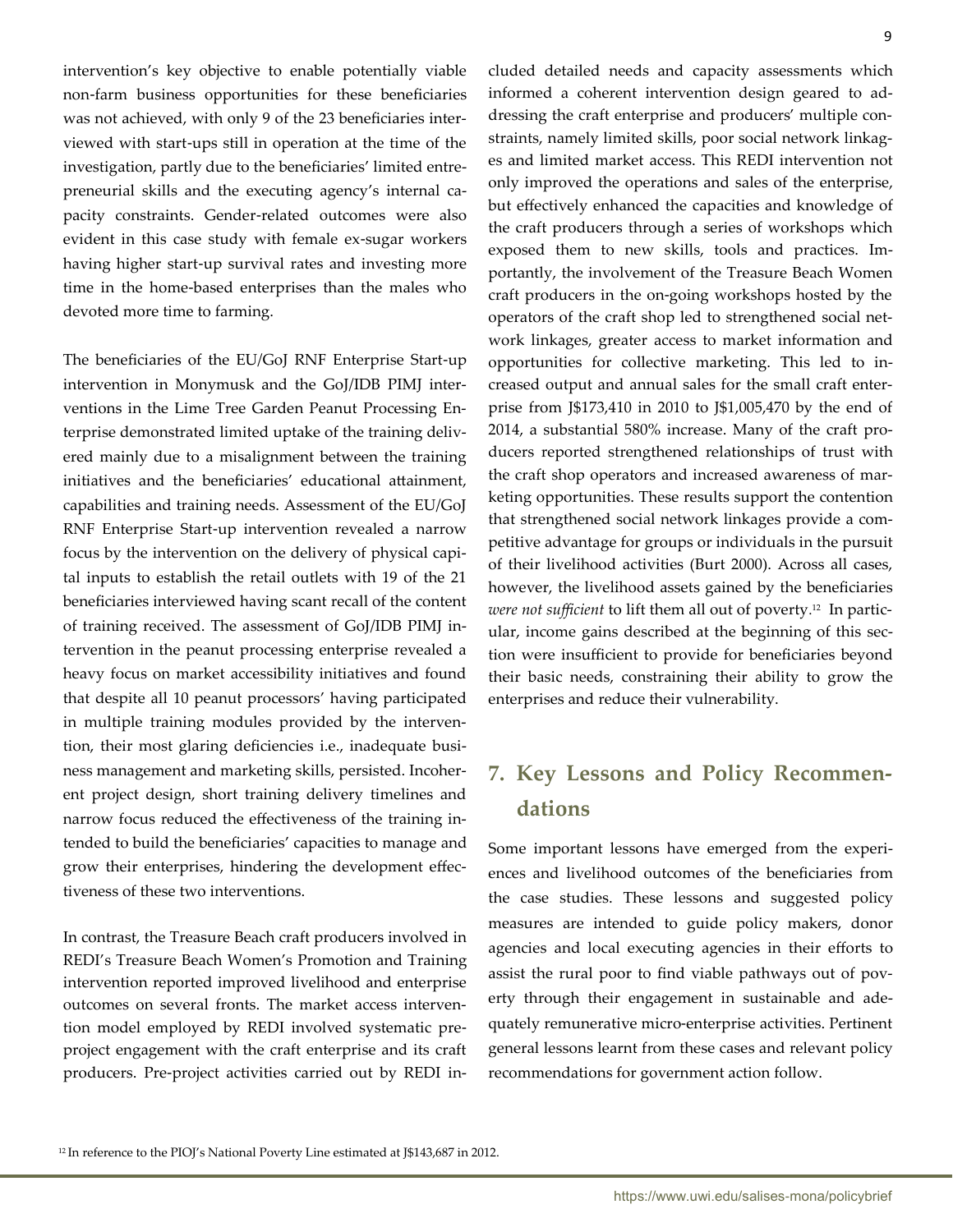*Lesson #1. Interventions supporting economic diversification through the establishment of rural enterprise start-ups require sound knowledge of the local business environment. Therefore, development agencies must prioritise assisting the beneficiaries to identify viable enterprise activities with prospects for accessing highly remunerative markets in the rural economy.*

**Policy Recommendation: Ensure that State and Non-State Development agencies possess the appropriate institutional and individual capabilities to support RNF enterprise start-ups.**

**Governments and donor agencies promoting RNF enterprise start-ups must ensure that designated executing agencies possess the appropriate institutional and individual capabilities, i.e., the skills, knowledge and expertise for identifying new enterprise start-up opportunities and developing these into lucrative enterprises for small -scale producers and retailers.** Action plans and strategies promoting particular types of RNF start-ups for the rural poor must be informed by thorough investigation into the range of opportunities that present themselves in the local rural environment and the factors that constrain the sustainability and survival of RNF enterprises. It is acknowledged that there is potential for the rural poor to establish RNF start-ups linked to sectors such as tourism, agriculture, construction and mining and also based on responsible use of the cultural heritage and natural resource base e.g., water and woodland. However, recommendations for such engagements must be based on thorough assessments by the executing agencies of local and national demand for the goods or services to be produced, physical and financial resource requirements and availability, entrepreneurial and management skill requirements and beneficiary capacity constraints.

*Lesson #2. Income gain as the single measure of the*  development impact of rural enterprise interventions is of lim*ited value. The assessment of the sustainability of the income and other livelihood capital gains provides a more accurate gauge of the transformative impact of the interventions in terms of livelihood and enterprise outcomes.*

**Policy Recommendation: Adopt a holistic evaluative approach in establishing the objectives of RNF enterprise interventions of development agencies.**

Local executing agencies and donor agencies should adopt a **holistic approach** in establishing the objectives of RNF enterprise interventions and in assessing their development effectiveness. The focus ought not to be limited to the achievement of income gains from increased output and sales. Instead, the aim should be to capture the **transformative effects** of the intervention by assessing the **sustainability of the financial gains** as indicated, for example, by savings and reinvestments in the enterprise and assessing whether critical social, human and physical capital assets were gained and were able to **provide the means by which additional livelihood assets might be accumulated in the future** to enable more sustainable livelihood and enterprise outcomes. Sustainable livelihood principles should be reflected in national RNF enterprise policies and action plans. This should lead to the adoption of more strategic and flexible intervention modalities for enabling access to the capital assets required for supporting remunerative and sustainable enterprises.

*Lesson #3. For effective capacity-building, the skills, knowledge and resource gaps of RNF enterprise intervention beneficiaries must be identified early in the project cycle, given the known limitations of rural participants in terms of their educational attainment, entrepreneurial experience and physical and financial assets, especially for new entrants establishing start-ups. Successful livelihood and enterprise outcomes are achieved when intervention designs are skill level appropriate and internally coherent.*

**Policy Recommendation: Proactively engage with intended beneficiaries using participatory processes to carry out needs assessments and other pre-project activities to identify critical needs**.

Local executing agencies should **proactively engage** intended beneficiaries using **participatory processes** to carry out needs assessments and other pre-project activities to identify critical needs and the skill, capacity and material resource gaps that need to be addressed for successful RNF enterprise engagement. Executing agencies supported by donor agencies should incorporate the concept of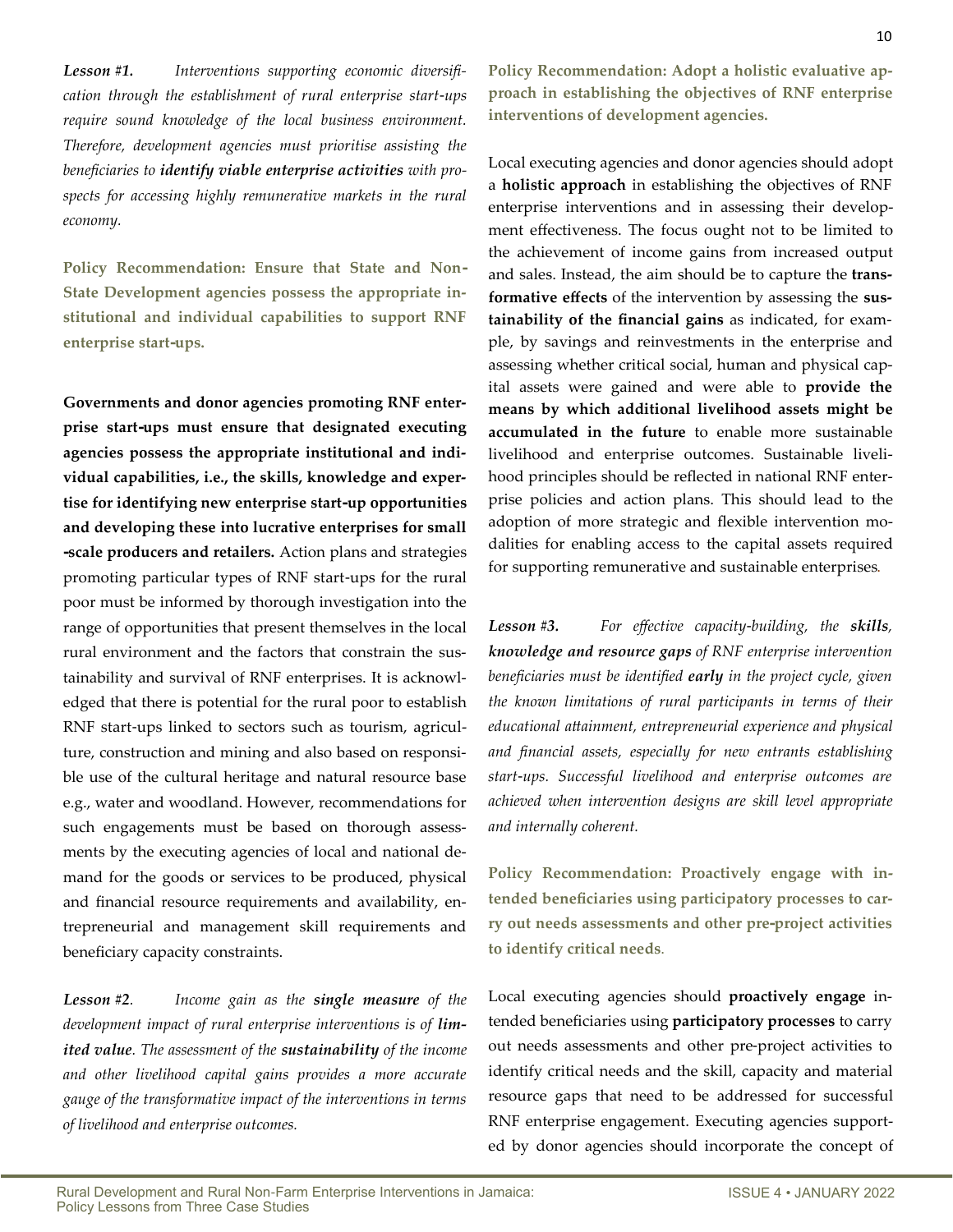internal coherence in RNF enterprise intervention design to help **develop more needs-driven intervention approaches** and to help bridge the gap between outcomes and activities. This requires, as a first step, rigorous assessment of beneficiary needs, constraints and vulnerabilities. This should then be followed by the identification of the range of livelihood assets and enterprise support services required, identification of the agents with the capacities to deliver them and the design of appropriate delivery modalities with adequate timeframes for delivery. Early identification of beneficiary needs and capabilities and the means of addressing them will **contribute to more coherent project design and intervention modalities** as well as ensure that all beneficiaries are engaged not only as the end-users of enterprise support initiatives but as active participants in their design.

*Lesson #4. Building the skills and capacities that will ensure successful enterprise engagement by rural dwellers with limited educational attainment is fundamentally a long-term and on-going process. The predominant profile of the beneficiaries of rural enterprise interventions is that they are of low educational attainment with low skill levels including digital literacy skills. Across all the case studies, less than 50% of the beneficiaries involved in the interventions had completed high school. Short-term, time-constrained, standard capacity*building initiatives are not sufficient to deliver the required *competencies for engagement in sustainable enterprise activity.* 

**Policy Recommendation: Adopt a progressive delivery of carefully tailored, skill level-appropriate and sequenced capacity-building initiatives over more realistic and extended timelines.**

National policy for enhancing rural skills and capacities for effective RNF enterprise engagement should highlight and prioritise approaches to training and mentoring that involve the **progressive** delivery of **carefully tailored**, skill level-appropriate and sequenced capacity-building initiatives over more realistic and **extended timelines**. RNF enterprise policies and action plans should also support access to remote micro-business support services and on-going training to build participants' capabilities, competencies and business skills in a manner that they can easily understand and internalise. This necessitates advocating digital training and IT support for participants to access customised and flexible remote business support services at their own pace and at convenient times. Access to digital business support services will also help create much-needed opportunities for rural entrepreneurs in areas such as telemarketing, e-fulfilment services, logistics, management of supply and marketing arrangements, helping to close the digital divide that has been so exposed by the COVID-19 Pandemic. Providing better access to business support services and targeted training to develop digital skills must be part of an overall policy to build resilience and reduce the vulnerability of rural micro-entrepreneurs, especially in light of the certainty of future shocks. Governments and donor agencies supporting RNF enterprise initiatives need to include digital literacy as part of the basic capacity development package and adopt more flexible budgeting and delivery timelines to achieve the desired learning outcomes.

*Lesson #5. Social network linkages among producers and markets are critical for enabling rural producers to organise themselves to take advantage of marketing opportunities. REDI's strategy of building, strengthening and sustaining producer group networks alongside other market development activities significantly improved the effectiveness of its marketbased approaches and produced positive livelihood and enterprise outcomes long after the intervention ended.*

**Policy Recommendation: Promote network linkages in RNF enterprise interventions for improving market access and strengthening producer group support systems.** 

Donor-funded RNF enterprise interventions for improving market access should incorporate network linkages approaches and the **strengthening of producer group support systems** as important elements of market access approaches. This means moving beyond conventional business promotion and product market accessibility initiatives to helping the producers establish horizontal social network linkages (e.g., building relations and trust between producers, facilitating collective learning and the sharing of skills and resources, sharing market and finance information, facilitating collective action), assisting them to overcome common constraints to pursuing business opportunities. Strengthening social network linkages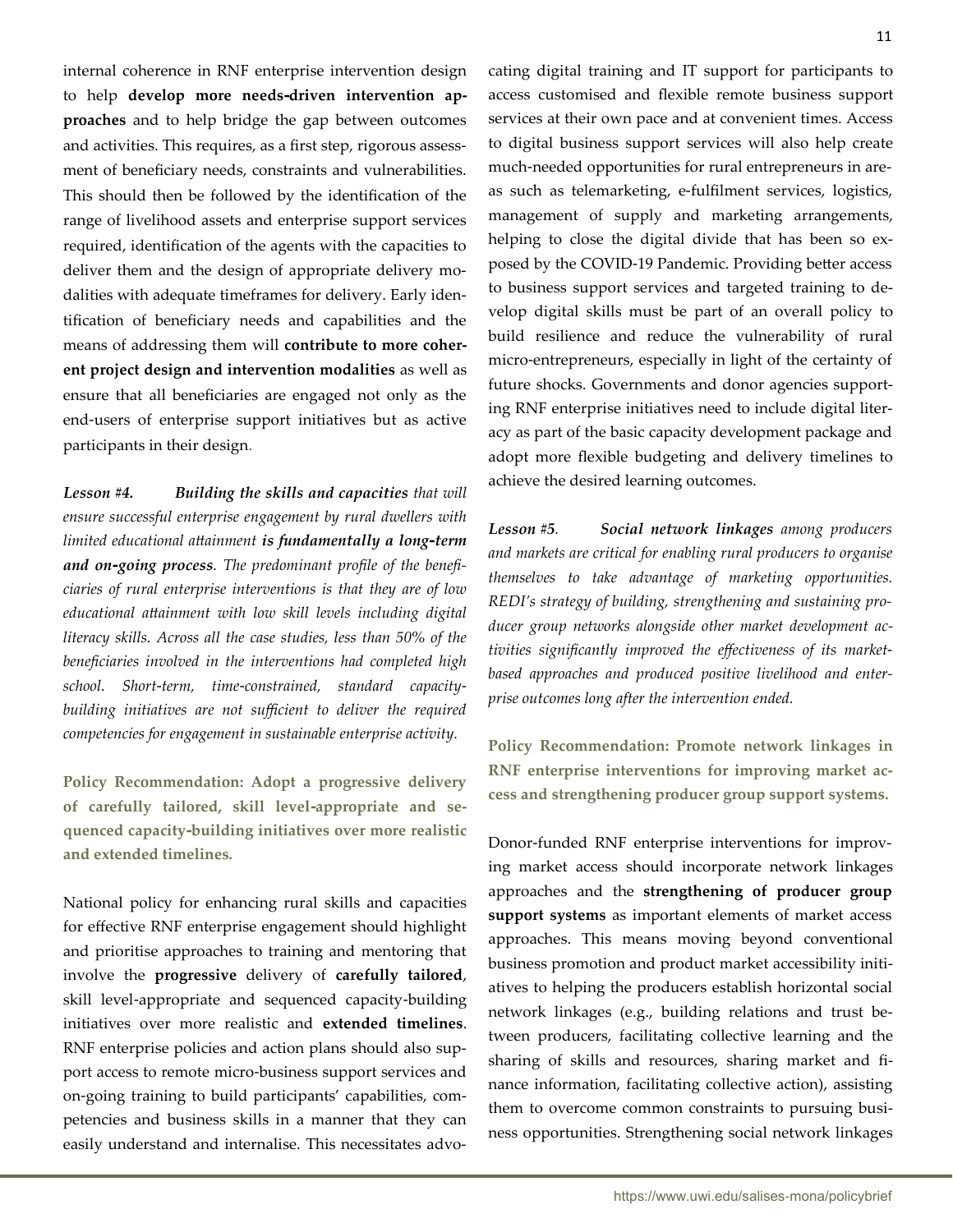also involves providing access to more secure and reliable connectivity services to unlock opportunities for managing supplies and accessing markets. Strong network linkages will help small-scale producers to gain access to information and marketing opportunities and counter problems of asymmetric information and high transaction costs. The advantages of strong network linkages are being currently demonstrated by small-scale rural producers with available connectivity and direct linkages to suppliers and buyers via cell phones. These are the entrepreneurs who have managed to keep doing business, although at a slower pace, despite the disruptions caused by the pandemic.

### **8. Conclusion**

The lessons and policy recommendations offered in this policy brief can contribute to the development of more informed and effective rural enterprise intervention strategies capable of supporting more viable pathways out of rural poverty. However, in light of the limited income and livelihood gains highlighted in these case studies, if rural enterprise development is to be an important vehicle for creating wealth and stimulating the rural economy, policies and intervention strategies must be coherent and rooted in a participatory approach. More importantly, the developmental design of these intervention strategies must take seriously the persistently difficult social, economic, geo-political, institutional and environmental context in which rural livelihoods have to be sustained in Jamaica. As has been demonstrated in the case studies, the predominant characteristics of beneficiaries of rural enterprise interventions include low educational attainment, limited skills development, asset scarcity, poor access to business development services and physical infrastructure and extreme vulnerability. These characteristics are manifestations of the structural legacies of exclusion and marIn light of the profound developmental challenges introduced by the COVID-19 pandemic, transformational rural development strategies today require a broader overarching policy of growth with equity in rural areas as well as the promotion of disaster-resilient socio-economic systems and sustainable livelihoods approaches in order to effectively create authentic development pathways for rural persons wrestling with multi-dimensional poverty. At the micro-economic level, rural enterprise policy and intervention strategies must also prioritise identifying capability gaps, enabling beneficiaries to gain basic business start-up knowledge, financial literacy, management and marketing skills in a manner that they can understand, and strengthening network linkages and other support systems to enable and maintain market and supply channels. Rural enterprise policies must also support the establishment of rural-based institutions and accelerate digital solutions for virtual access to research and business advisory services to support the delivery of on-going advisory and technical services that can *be made accessible to even the most remote rural producer.* The proposed policy measures will enable the potential for more transformative and sustainable rural livelihood and enterprise development outcomes and for better progress towards the achievement of the GoJ's 2030 national development goals.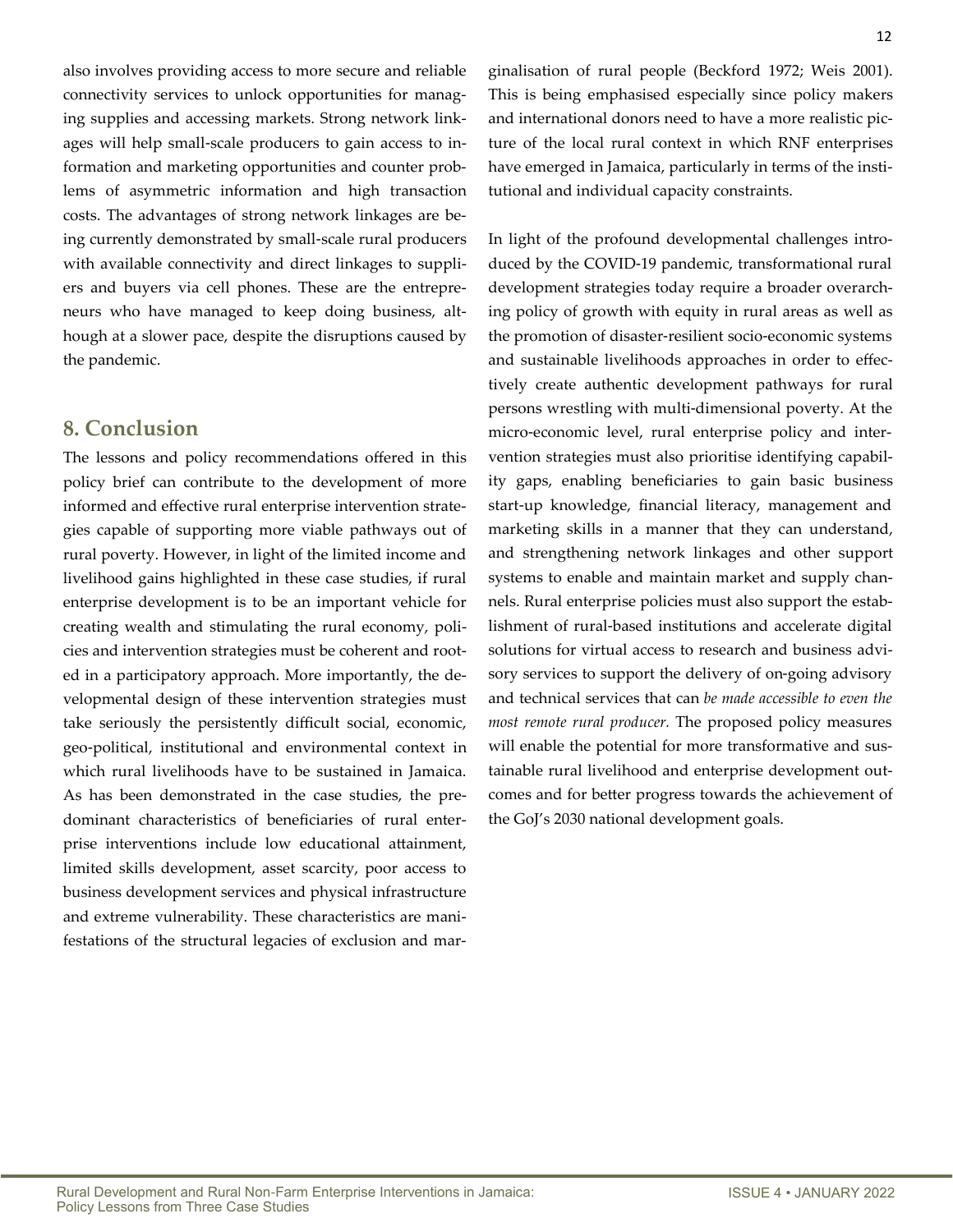### **References**

- Bebbington, Anthony. 1999. "Capitals and Capabilities: A Framework for Analysing Peasant Viability, Rural Livelihoods and Poverty." *World Development* 27 (12): 2021-2044.
- Beckford, George. 1972. *Persistent Poverty: Underdevelopment in Plantation Economies of the Third World.* Oxford: Oxford University Press.
- Boshara, Ray, Robert Friedman, and Barbara Anderson. 1997. *Realizing the Promise of Microenterprise Development in Welfare Reform.* Washington, DC: Corporation for Enterprise Development.
- Burt, Ronald. 2000. "The Network Structure of Social Capital." *Research in Organizational Behaviour* 22: 345-423.
- Chambers, Robert. 1983. *Rural Development: Putting the Last First.* New York: Longman.
- Chambers, Robert, and Gordon Conway. 1992. *Sustainable Rural Livelihoods: Practical Concepts for the 21st Century*. Discussion Paper 296. Brighton: Institute of Development Studies.
- Davis, Junior R, and Dirk Bezemer. 2003. *Key Emerging and Conceptual Issues in the Development of the RNFE in Developing Countries and Transition Economies*. Natural Resources Institute Report No. 2755. London: University of Greenwich.
- DAI (Development Alternatives, Incorporated). 2006. "Jamaica Business Recovery Program: Final Report and Evaluation." Report prepared for the United States Agency for International Development (USAID).
- DFID (Department for International Development). 1999. *Sustainable Livelihoods Guidance Sheets.* London: DFID. http://www.livelihoodscentre.org/ documents/20720/100145/.
- Dunn, Leith, Lloyd Waller, and Patricia Northover. 2013. "JA REEACH Project Gender and Youth Assessment Final Report." Paper prepared by the UWI Mona Research Team for ACDI/VOCA/USAID JA REEACH Project, Kingston Jamaica.
- Gomes, Patrick. 1985. *Rural Development in the Caribbean*. Kingston, Jamaica: Heinemann.
- Gordon, Dianne. 2018. "Non-Farm Rural Enterprise and Rural Development in Jamaica: An Evaluation of the

Development Effectiveness of Selected Rural Enterprise Interventions." Unpublished PhD diss., The University of the West Indies, Mona, Jamaica.

- IFAD (International Fund for Agricultural Development). 2003. "Rural Enterprises and Poverty Reduction: Asia and the Pacific Division."Discussion Paper. [https://](https://www.ifad.org/documents/10180/ee9e4d75-3c4e-41e0-954b-fa461b2dfdd3) [www.ifad.org/documents/10180/ee9e4d75-3c4e-41e0-](https://www.ifad.org/documents/10180/ee9e4d75-3c4e-41e0-954b-fa461b2dfdd3) [954b-fa461b2dfdd3](https://www.ifad.org/documents/10180/ee9e4d75-3c4e-41e0-954b-fa461b2dfdd3)
- JBDC (Jamaica Business Development Corporation). 2010. *Mid-Term Evaluation - Productive Integration of Microenterprises in Jamaica.* Kingston, Jamaica: JBDC.
- JSIF (Jamaica Social Investment Fund). 2013. *Appraisal Report. Treasure Beach Women's Group Benevolent Society Promotion and Training* (072478). Kingston, Jamaica: JSIF.
- Kindornay, Shannon, and Bill Morton. 2009. "Development Effectiveness: Towards New Understandings." Issues Brief, Development Cooperation Series, North-South Institute.
- MIIC (Ministry of Industry Investment and Commerce). 2013. *Micro, Small and Medium-sized Enterprise (MSME) and Entrepreneurship Policy*. Kingston, Jamaica: Government of Jamaica.
- Nagler, Paula, and Wim Naudé. 2014. *Non-Farm Entrepreneurship in Rural Africa: Patterns and Determinants.*  Discussion Paper No. 8008. Forschungsinstitut zur Zukunft der Arbeit (IZA) (Institute for the Study of Labour), Bonn.
- OECD (Organization for Economic Cooperation & Development). 2002. *Glossary of Key Terms in Evaluation and Results Based Management.* Paris: OECD/DAC.
- Pawson, Ray. 2002. "Evidence-based Policy: The Promise of 'Realist Synthesis'." *Evaluation.* 2002; 8 (3): 340- 358. doi:10.1177/135638902401462448
- Peterson, Hopeton, and Doneika Simms. 2012. "Strengthening the Capacity for Climate Change Resilience in Jamaica's rural areas." *Small States Digest*, Issue 4: 27-41.
- Petrin, Tea. 1994. "Entrepreneurship as an Economic Force in Rural Development." Keynote Paper Presented at the Seventh FAO/REU International Rural Development Summer School, Herrsching, Germany, September 8-14.